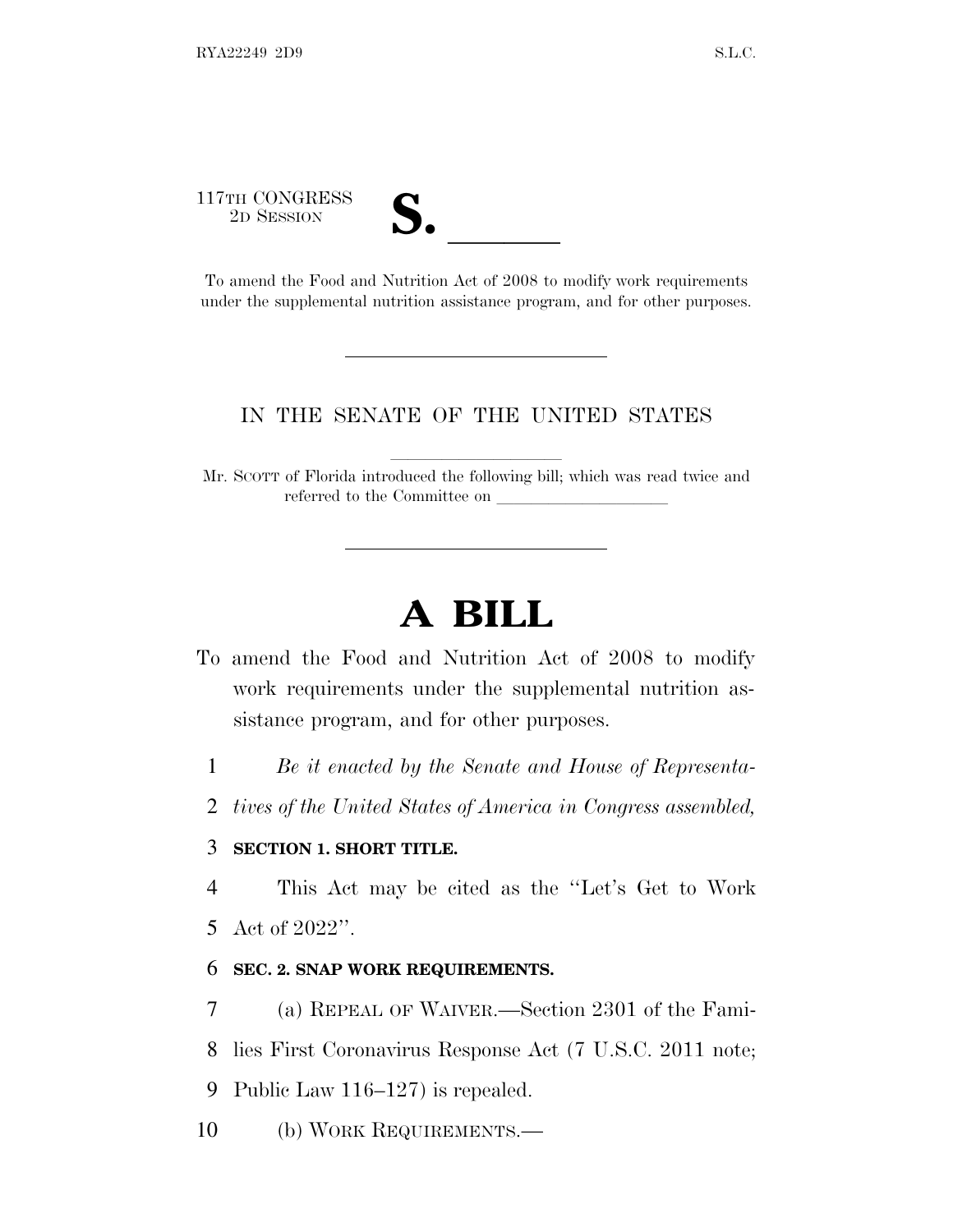| $\mathbf{1}$   | (1) IN GENERAL.—Section $6(0)$ of the Food         |
|----------------|----------------------------------------------------|
| $\overline{2}$ | and Nutrition Act of 2008 (7 U.S.C. 2015(o)) is    |
| 3              | amended—                                           |
| $\overline{4}$ | $(A)$ in paragraph $(2)$ , in the matter pre-      |
| 5              | ceding subparagraph $(A)$ , by inserting ", or, in |
| 6              | the case of a parent or other member of a          |
| 7              | household with responsibility for a dependent      |
| 8              | child, 6 months (consecutive or otherwise)," be-   |
| 9              | fore "during which";                               |
| 10             | $(B)$ in paragraph $(3)$ —                         |
| 11             | $(i)$ in subparagraph $(A)$ , by striking          |
| 12             | " $50$ " and inserting " $60$ ";                   |
| 13             | (ii) in subparagraph (C), by adding                |
| 14             | "under 6 years of age" before the semi-            |
| 15             | colon at the end;                                  |
| 16             | (iii) in subparagraph $(D)$ , by striking          |
| 17             | "or" at the end after the semicolon;               |
| 18             | $(iv)$ in subparagraph $(E)$ , by striking         |
| 19             | the period at the end and inserting "; or";        |
| 20             | and                                                |
| 21             | (v) by adding at the end the following:            |
| 22             | $``(F)(i)$ responsible for a dependent indi-       |
| 23             | vidual; and                                        |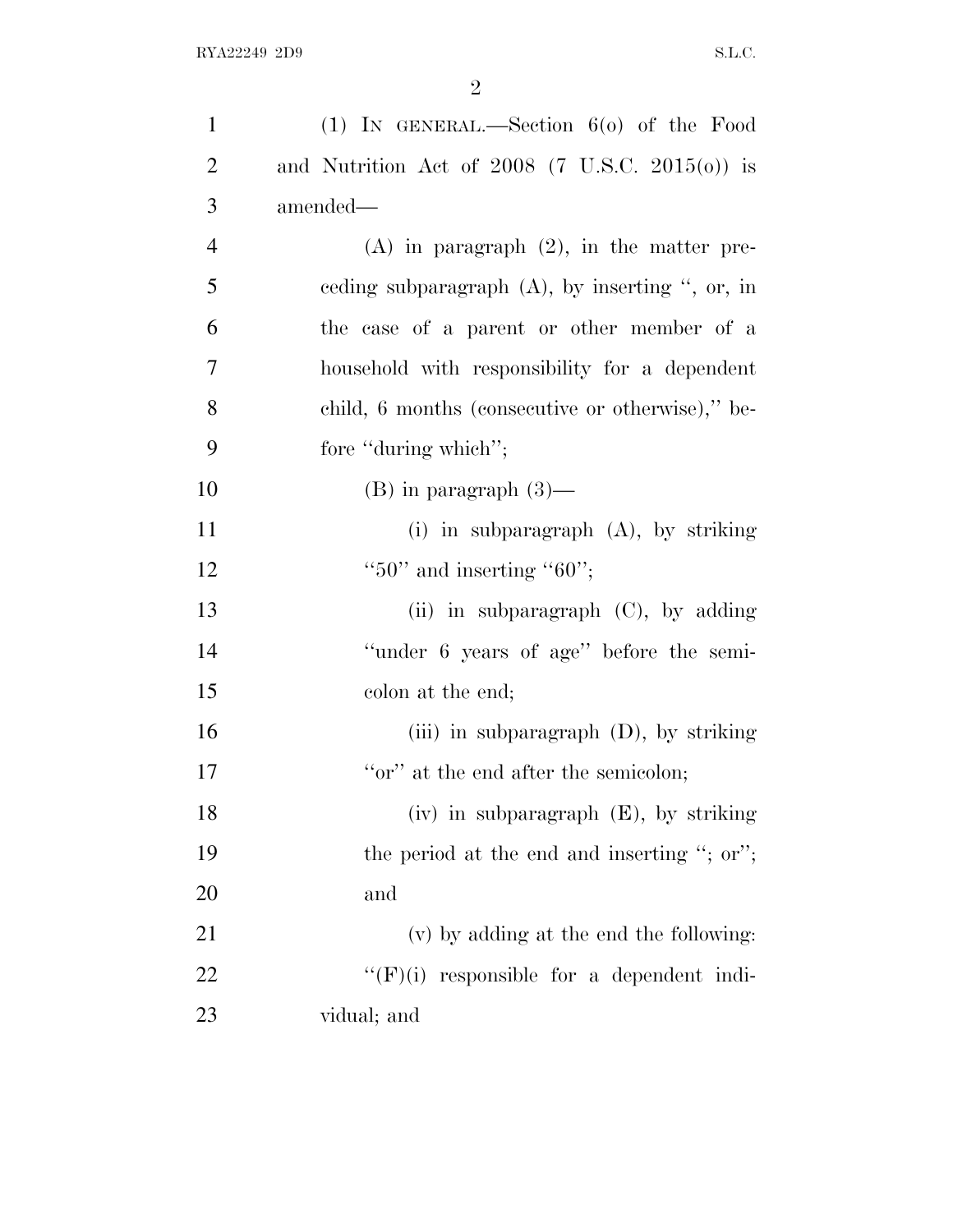| $\mathbf{1}$             | "(ii) married to, and resides with, an indi-          |
|--------------------------|-------------------------------------------------------|
| $\overline{2}$           | vidual who is in compliance with the require-         |
| 3                        | ments of paragraph $(2)$ ."; and                      |
| $\overline{\mathcal{A}}$ | $(C)$ in paragraph $(6)$ —                            |
| 5                        | (i) in subparagraph $(B)$ , by striking               |
| 6                        | "(H)" and inserting "(G)";                            |
| $\tau$                   | (ii) in subparagraph $(C)$ , by striking              |
| 8                        | "(F) and $(H)$ " and inserting "(E) and               |
| 9                        | $(G)$ ";                                              |
| 10                       | (iii) in subparagraph $(D)$ , by striking             |
| 11                       | "(F) through $(H)$ " and inserting "(E)               |
| 12                       | through $(G)$ ";                                      |
|                          |                                                       |
| 13                       | $(iv)$ by striking subparagraph $(E);$                |
| 14                       | (v) by redesignating subparagraphs                    |
| 15                       | $(F)$ through $(H)$ as subparagraphs $(E)$            |
| 16                       | through $(G)$ , respectively; and                     |
| 17                       | $(vi)$ in subparagraph $(E)$ (as so redes-            |
| 18                       | ignated), by striking " $(C)$ , $(D)$ , or $(E)$ "    |
| 19                       | and inserting " $(C)$ or $(D)$ ".                     |
| 20                       | CONFORMING AMENDMENT.-Section<br>(2)                  |
| 21                       | $16(h)(1)(E)(ii)(I)$ of the Food and Nutrition Act of |
| 22                       | 2008 (7 U.S.C. 2025(h)(1)(E)(ii)(I)) is amended by    |
| 23                       | striking "3-month period" and inserting "3-month"     |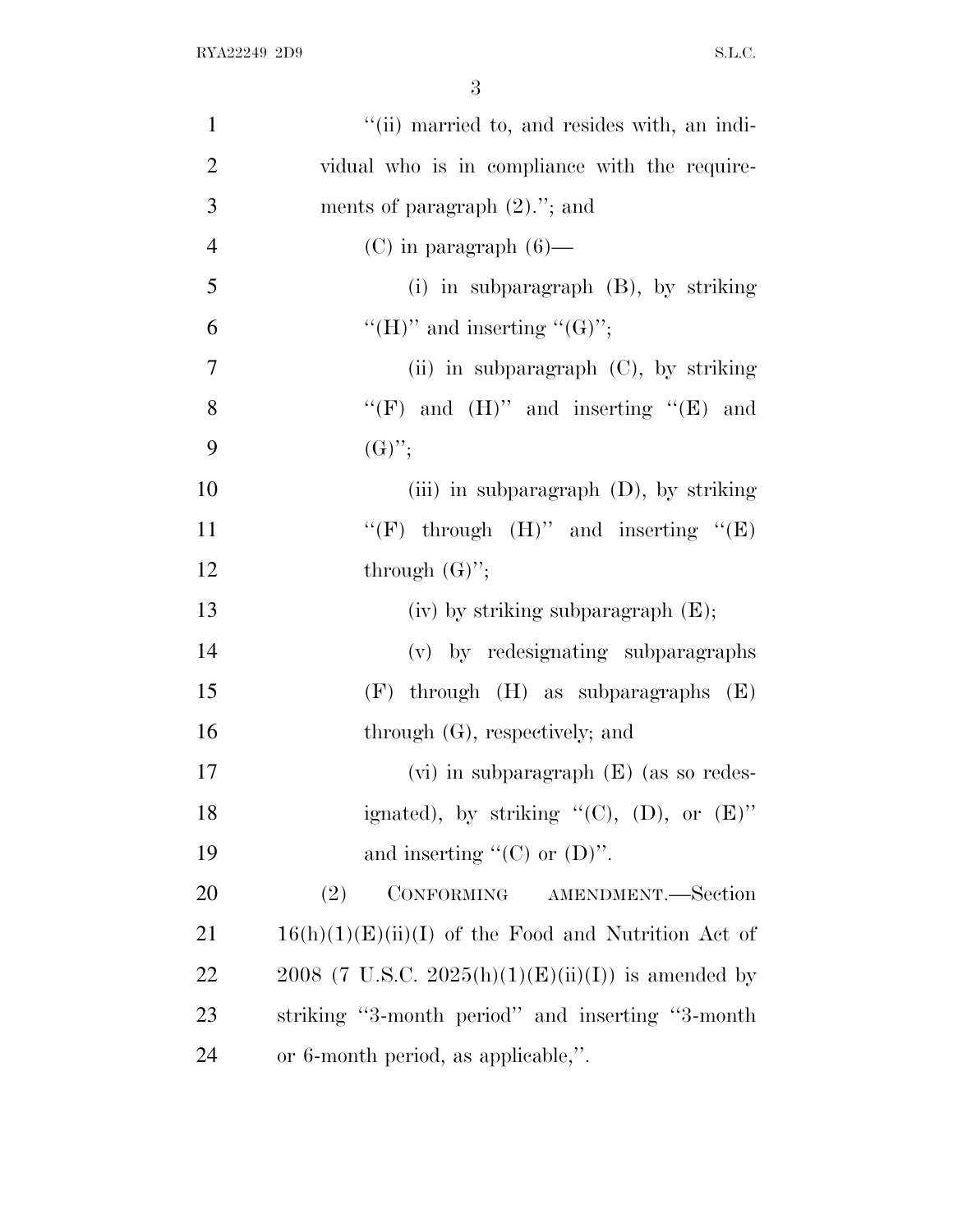| 1              | SEC. 3. WORK REQUIREMENTS FOR PUBLIC HOUSING AND             |
|----------------|--------------------------------------------------------------|
| $\overline{2}$ | TENANT-BASED RENTAL ASSISTANCE.                              |
| 3              | (a) PUBLIC HOUSING.—Section 3 of the United                  |
| $\overline{4}$ | States Housing Act of 1937 (42 U.S.C. 1437a) is amend-       |
| 5              | ed by adding at the end the following:                       |
| 6              | "(e) WORK REQUIREMENTS FOR FAMILIES.—The re-                 |
| 7              | quirements described in section $60$ of the Food and Nu-     |
| 8              | trition Act of $2008$ (7 U.S.C. $2015(0)$ ) shall apply with |
| 9              | respect to any individual who—                               |
| 10             | $\lq(1)$ is a member of a family residing in a pub-          |
| 11             | lic housing dwelling; and                                    |
| 12             | $\cdot\cdot\cdot(2)$ is not exempted from those requirements |
| 13             | under paragraph $(3)$ of such section.".                     |
| 14             | (b) TENANT-BASED RENTAL ASSISTANCE.-                         |
| 15             | (1) IN GENERAL.—Section $8(0)$ of the United                 |
| 16             | States Housing Act of 1937 (42 U.S.C. 1437f(o)) is           |
| 17             | amended by adding at the end the following:                  |
| 18             | $``(21)$ WORK REQUIREMENTS FOR FAMILIES.                     |
| 19             | The requirements described in section $60$ of the            |
| 20             | Food and Nutrition Act of $2008$ (7 U.S.C. $2015(0)$ )       |
| 21             | shall apply with respect to any individual who—              |
| 22             | $\lq\lq$ is a member of a family receiving ten-              |
| 23             | ant-based assistance; and                                    |
| 24             | $\lq\lq (B)$ is not exempted from those require-             |
| 25             | ments under paragraph (3) of such section.".                 |